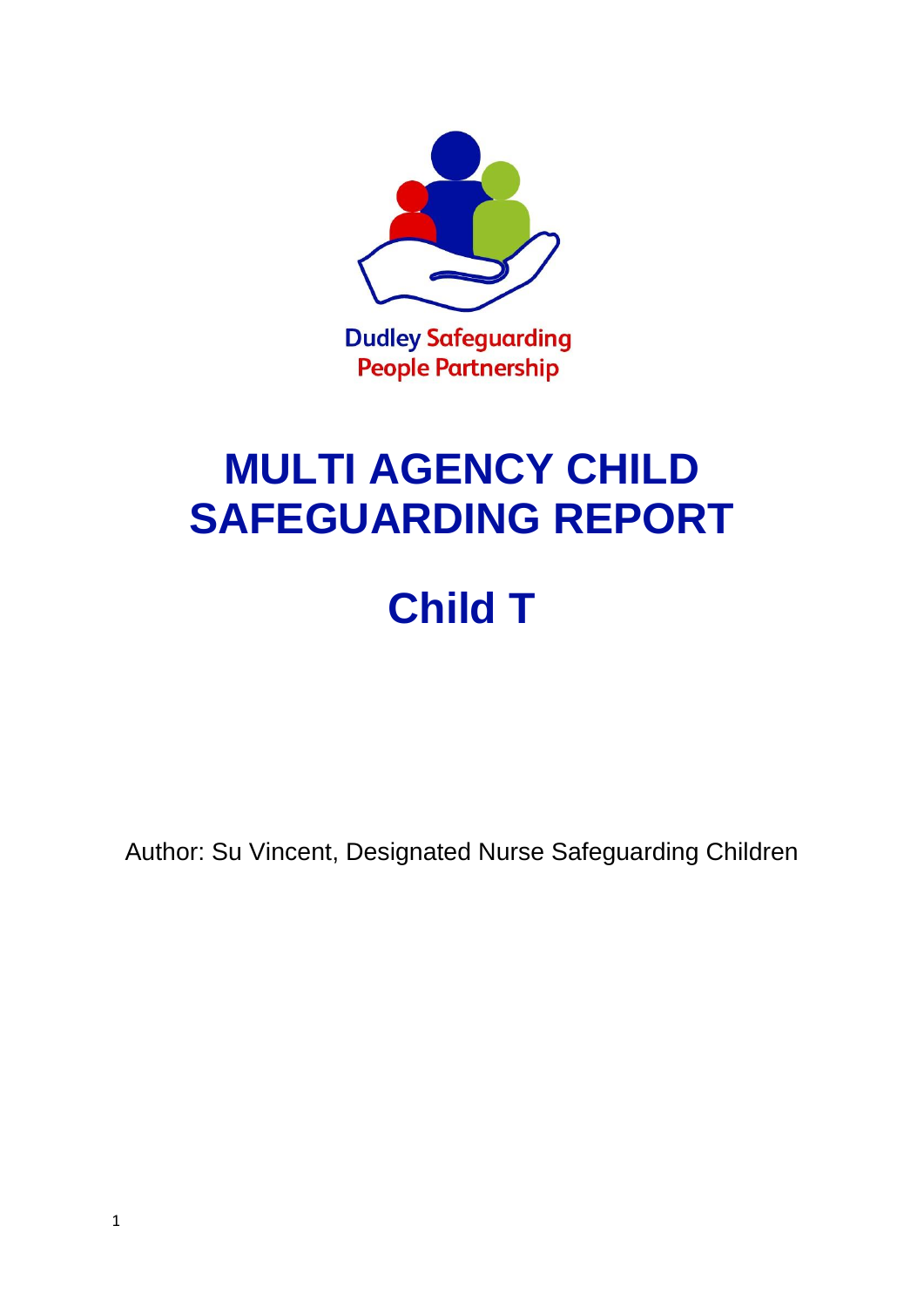# Contents

| 6.4 Engagement with other family members who may be considered protective factors  11 |  |
|---------------------------------------------------------------------------------------|--|
|                                                                                       |  |
|                                                                                       |  |
|                                                                                       |  |
|                                                                                       |  |
|                                                                                       |  |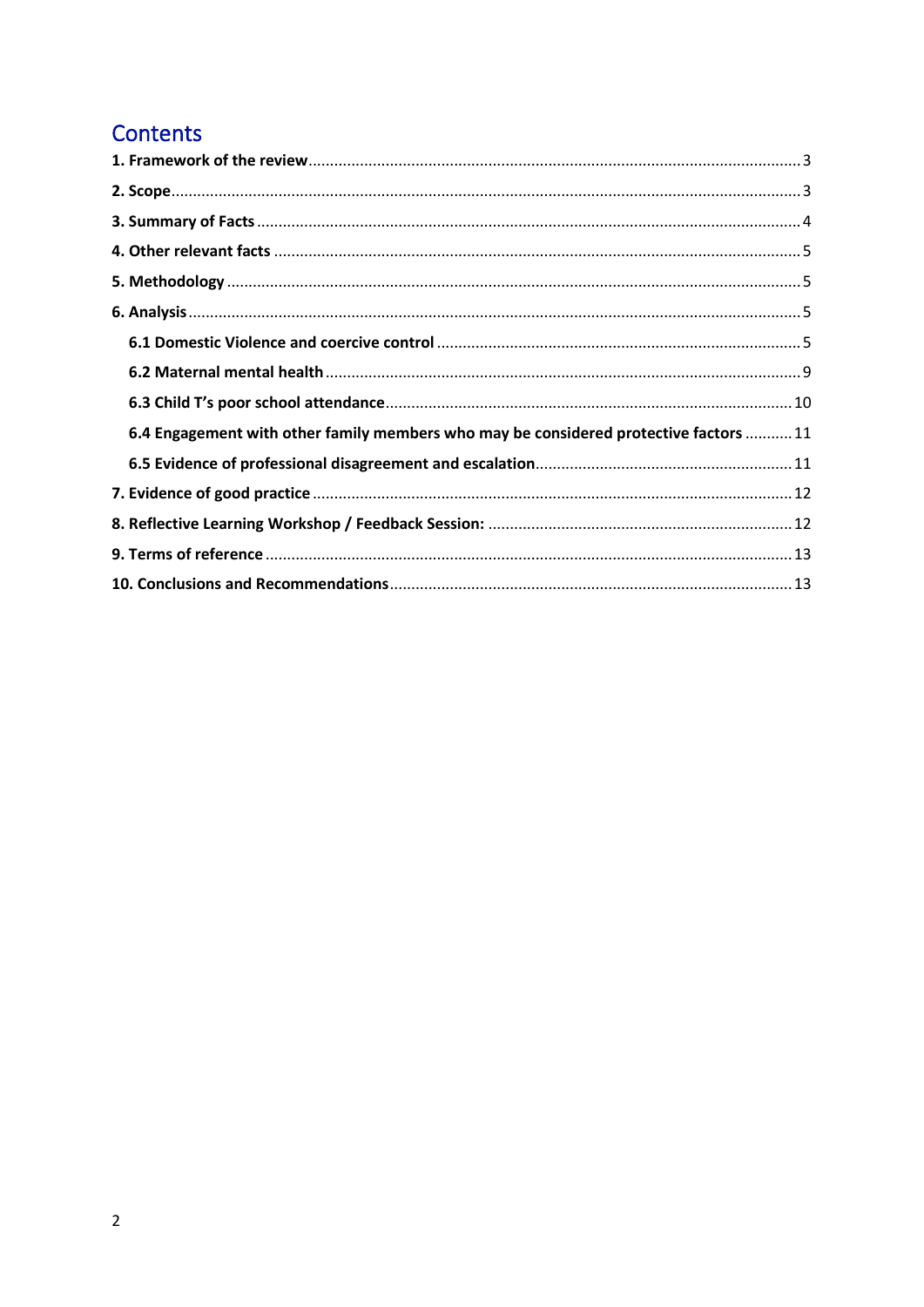# <span id="page-2-0"></span>1. Framework of the review

1.1 Working Together to Safeguard Children 2018 contains the statutory guidance for undertaking Child Safeguarding Practice Reviews (CSPRs) when a serious child safeguarding cases has been reported. These are cases in which:

- abuse or neglect of a child is known or suspected and
- the child has died or been seriously harmed

1.2 Meeting the criteria does not mean that safeguarding partners must automatically carry out a local child safeguarding practice review. It is for them to determine whether a review is appropriate, taking into account that the overall purpose of a review is to identify improvements to practice.

1.3 Issues might appear to be the same in some child safeguarding cases but reasons for actions and behaviours may be different and so there may be different learning to be gained from similar cases. Decisions on whether to undertake reviews should be made transparently and the rationale communicated appropriately, including to families.

1.4 Some cases may not meet the definition of a 'serious child safeguarding case', but nevertheless raise issues of importance to the local area. That might, for example, include where there has been good practice, poor practice or where there have been 'near miss' events. Safeguarding partners may choose to undertake a local child safeguarding practice review or another form of review in these or other circumstances.

1.5 The aim of this review is to identify improvements that can be made to better safeguard children and to prevent, or reduce the risk, of recurrence of similar incidents.

1.6 The review will undertake a rigorous and objective analysis of what happened and why. It will consider whether there are systematic issues, and whether and how policy and practice need to change. It should be noted that the review is not being conducted to hold individuals, organisations or agencies to account as there are separate processes for this.

1.7 Dudley Safeguarding People Partnership (DSPP) is a joint overarching body, with the remit to monitor and improve safeguarding activity for children and adults. It brings together senior officers from the key agencies and agreed significant partners to ensure there is a focus on transformation by providing strong leadership and guidance to all of its partners, identifying the strategic priorities on a yearly basis and determining the desired outcomes in respect of safeguarding activity and practice. The DSPP has strategic oversight of the work across both the Safeguarding Children Partnership and the Safeguarding Adult Board, which in turn drives the work of the sub-groups to improve outcomes.

# <span id="page-2-1"></span>2. Scope

Subject/s of the review: Child T- age 8 Mother R – age 34 Sibling  $1 -$  sister – age 14 Sibling  $2$  – sister – age 13 Father to children - age 34 Mother's partner S – age 33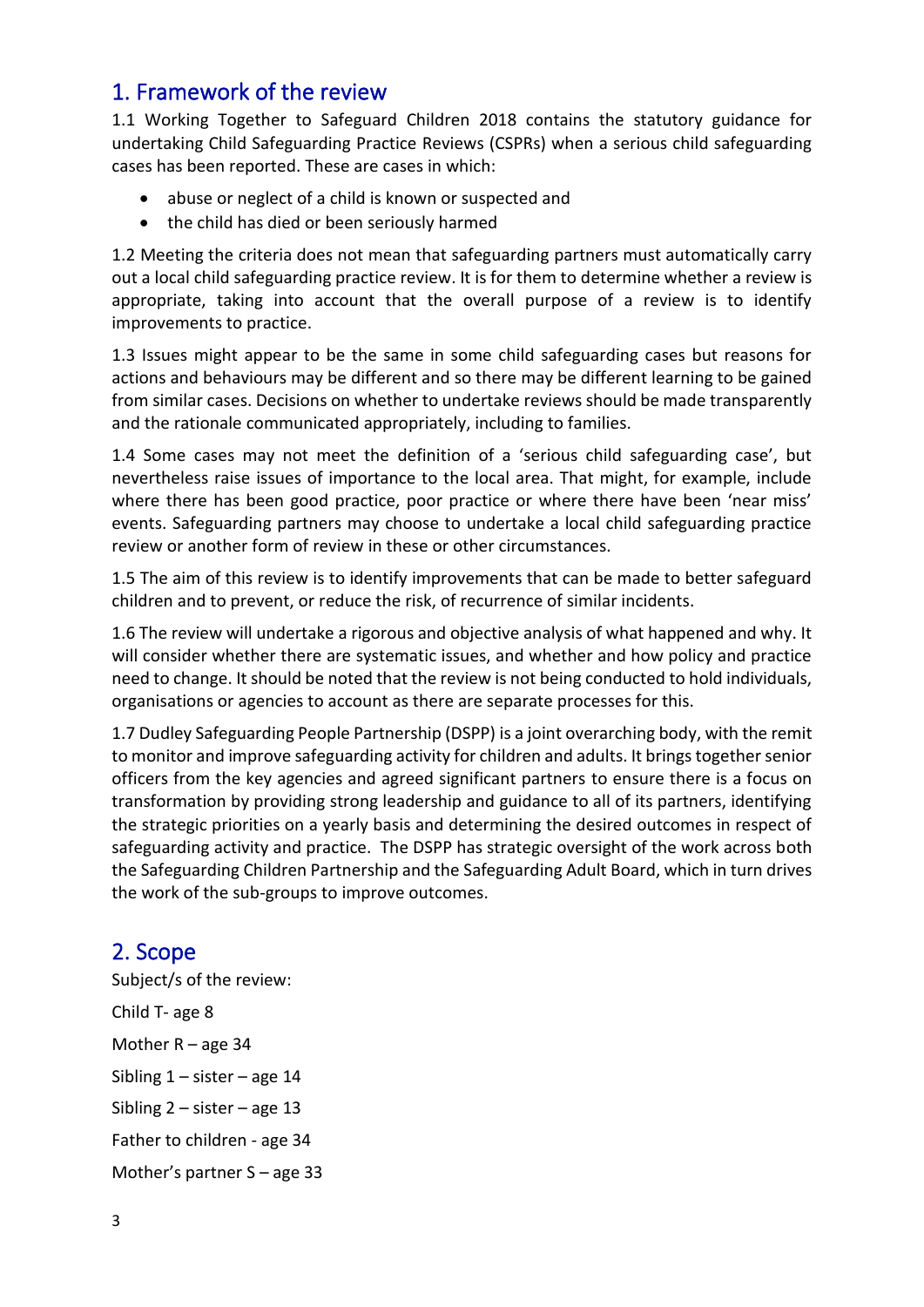Timescale of the review from: May 2019 – January 2020. The time in which the couple were in a relationship including the significant event and sequelae.

# <span id="page-3-0"></span>3. Summary of Facts

3.1 Child T was living with his mother R and her new partner S since June 2019. His older sisters initially lived in the house but chose to move to their grandparents over the summer as they didn't like mother's new partner. Child T continued to have weekly contact with his father and paternal grandparents.

3.2 Concerns were raised that T's school attendance had declined and when school tried to investigate the child's mother was initially co-operative and her partner intimidated staff. A referral was made to MASH where probation information was shared but there was no strategy discussion and the case was referred to Early Help. It was following the referral into MASH that police made the visit to undertake the Claire's Law 'right to know' visit. Early Help services also tried to undertake an assessment, but mother's partner tore up mother's consent. Children's services began to assess but were also met with resistance.

3.3 In October, a visit was made to the home by West Midlands Police. During this meeting the previous history of offending was discussed including a risk assessment made by probation from June 2019 when probation involvement ended. This risk assessment specified that S posed a very high risk of harm to a known adult and a medium risk of harm to children. Child's T's mother was asked in front of S if she knew about this risk assessment and S's previous offending. She replied that she had but it later transpired that she had not and was therefore unaware of the previous convictions. She later stated that she had been coerced by S into that she was fully aware of his history.

3.4 Initially Child T's mother states that she made a Clare's Law application following the commencement of the relationship. Police records do not have any evidence of this however there is evidence of a Clare's Law Right to Know log. Police were under the misapprehension from the visit in October 2019 that the mother had already reviewed the probation risk assessment, as described above, so they felt there was nothing to add. It is noted that the relationship started after probation supervision ended, so probation would not have disclosed any information to T's mother.

3.5 In the early hours on a day in December 2019, Child T's mother escaped from the house having been physically assaulted, Child T had been injured as he tried to protect his mother.

3.6 Following this incident Child T's mother disclosed a six month history of repeated physical abuse, sexual abuse and sustained coercive control which included financial control, threats to kill, isolation from family, manipulation of medication, being humiliated and having no control over bathing or what she wore.

3.7 Child T had been kept off school, in part, to prevent him talking about the home situation, however when he was interviewed following the incident in December he revealed that his mother's partner had told him that he would hurt his mother and other family members if he told anyone about what was happening at home. Child T also revealed that he knew a lot about the controlling behaviour that his mother had experienced and reported that he had been assaulted and force fed by his mother's partner.

3.8 The children are currently subject to Child in Need plans, the perpetrator is currently serving a custodial sentence, Child T's mother has ended the relationship and the maternal grandparents are considered to be protective factors in the children's lives.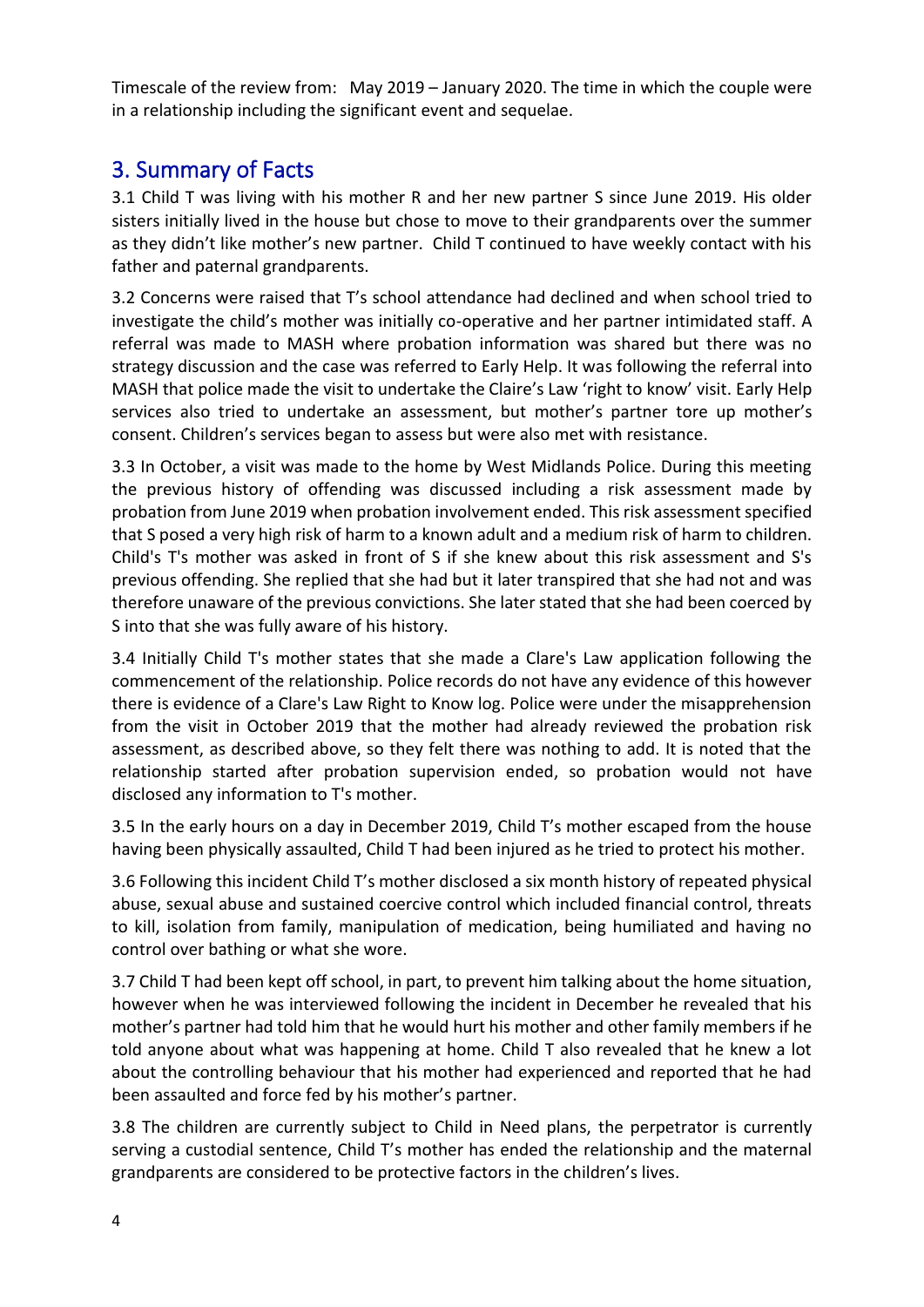# <span id="page-4-0"></span>4. Other relevant facts

Nothing of relevance was identified during scoping or rapid review.

# <span id="page-4-1"></span>5. Methodology

5.1 Following the completion of the scoping and the rapid review meeting, a decision was made that whilst there were areas for learning from the case, the serious harm criteria had not been met and the case did not meet the threshold for an independently led CSPR. The members agreed that a multi-agency table top review would be the appropriate methodology to extract any further learning.

5.2 The table top review was held as per endorsement from the National Panel (NP) who agreed with the recommendations and recognised that:

*"The rapid review set out clearly the details of the incident, your analysis, the learning and actions to take including your proposed multi-agency table-top review".* 

They requested that;

*"One issue which we would however like you to consider is the issue of front-line practitioners working with aggressive and violent men and how best they can acknowledge that and be helped to manage any understandable anxieties they might have. It would, we think, be helpful to consider a process which allows this issues to be discussed within practitioner forums".*

Chronologies: Proportionate chronologies were included in the scoping documentation.

# <span id="page-4-2"></span>6. Analysis

#### <span id="page-4-3"></span>6.1 Domestic Violence and coercive control

6.1.1 The partner's aggressive and controlling behaviour was recognised by professionals. School particularly felt that his presence was very intimidating. He tore up mother's agreement to Early Help Services and it would appear that he was instigative in preventing Child T from having contact with his birth father. At the Initial Child Protection Conference following the incident it became apparent that both Child T and his mother had been threatened that they or other family members would be harmed if they disclosed the ongoing abuse to anyone.

6.1.2 During the police ABE interview, Child T disclosed that he had witnessed numerous incidents of assault against his mother and demonstrated that he recognised the control that her partner had on her. Child T's mother had experienced extensive coercive and financial control, threats to kill, manipulation of medication, torture, isolation and use of weapons.

6.1.3 Children's Social Care received a referral from Child T's primary school in October 2019, raising concerns in regards to his poor school attendance, his mother's deteriorating mental health and concerns around her relationship with her new partner. The school had undertaken a home visit where they felt intimidated and threatened by the partner. The school were unaware of the partner's previous history of significant domestic violence.

6.1.4 The probation services had statutory involvement with S, mother's partner during a 48 months sentence imposed for four offences, including an assault against an ex-partner. He was released on licence and recalled for an alleged domestic abuse incident against an ex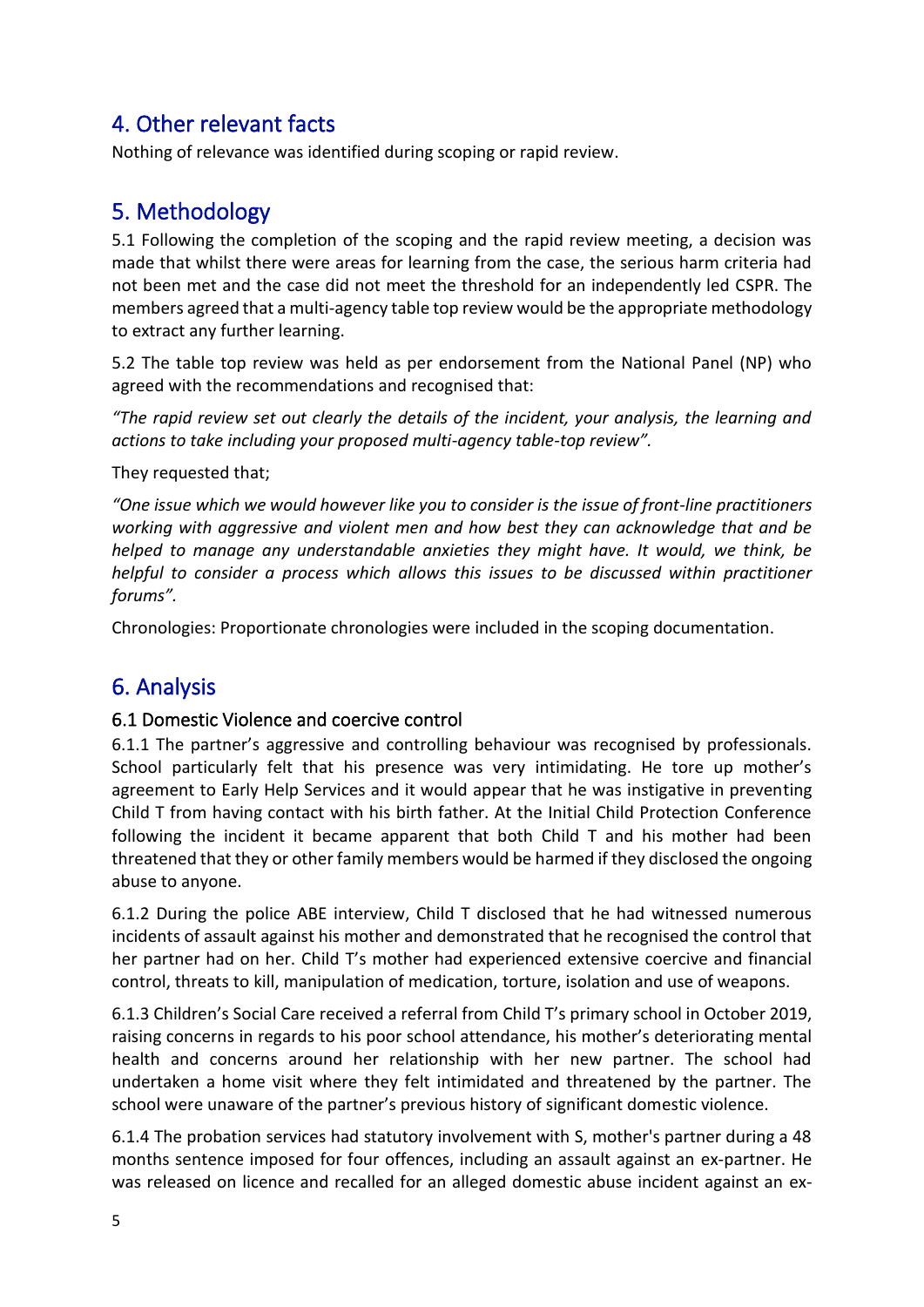partner. Probation did not support re-release whilst police under took an investigation about this alleged incident. Probation then supported re-release with a robust risk management plan to attempt to undertake some rehabilitative work before the end of his sentence. The Parole Board did not re-release, and he remained in prison until his sentence end date, meaning he was released with no licence conditions or probation oversight.

6.1.5 S was discussed at MAPPA on multiple occasions until July 2019 when statutory involved had ended. The panel did not know about the relationship with T's mother as S had not engaged with police since his release from prison, albeit there was no statutory requirement for him to do so and any engagement would have been on a voluntary basis. The MAPPA was held in the area which S previously resided, in accordance with MAPPA policy. Disclosure was considered at the meetings but not shared with the area in which mother and Child T resided as there was no evidence that was required. The relationship only became known to services when the school completed the referral in October 2019.

6.1.6 There is no standard practice to automatically disclose MAPPA information to a GP unless there is a specific reason. As such, the risk information was not shared with S's GP as a matter of course. As the relationship with T's mother was not known, information was not shared with agencies involved with her. Neither mother nor her children had been known to police prior to the significant incident and there is no evidence of domestic abuse in mother's previous relationship.

6.1.7 The expectation on all practitioners is that they recognise the indicators of domestic abuse, controlling and coercive behaviours and if indicated they are encouraged to complete the SafeLives risk assessment and refer appropriately to MARAC. Whilst there were no explicit signals that domestic abuse was a feature for this family until the significant assault in December, a number of covert signs did appear to be indicated within the scoping documents. Child T's primary school recognised that mother's partner demonstrated signs of aggression and felt intimidated by him during a home visit in October 2019. The school documented that he was abusive to staff and had two aggressive dogs. He stated, "if I let you in they will have you". This aggression towards staff raised concerns and staff home visits were withdrawn. There was consideration for the experiences of Child T living in this environment as a MARF was submitted to Children's Social Care. The case was transferred to Early Help services and the school were in contact with the family centre who also had concerns leading to a referral back to Children's Social Care.

6.1.8 At this point, the school were planning to refer Child T's case to the Education Investigation Service and were therefore also in contact with Child T's birth father who reported that he was no longer being allowed contact with the child. Mother and her partner became very angry and abusive when they became aware that father was in contact with the school. It was explained to them both that as father had parental responsibility, he had a right to receive information unless prohibited by court order. School reported that mother's partner was always swearing and shouting in the background when she was on the telephone to them, telling mother what to say. Father continued to have contact with the school on a weekly basis to determine his son's level of attendance.

#### **Learning:**

6.1.9 Whilst professionals recognised that mother's partner aggressive behaviour gave cause for concern, it would appear that professionals were often working in silos. The school were unaware of the partner's criminal and violent history despite the fact that he openly informed them had he had recently been released from prison. Police were under the impression that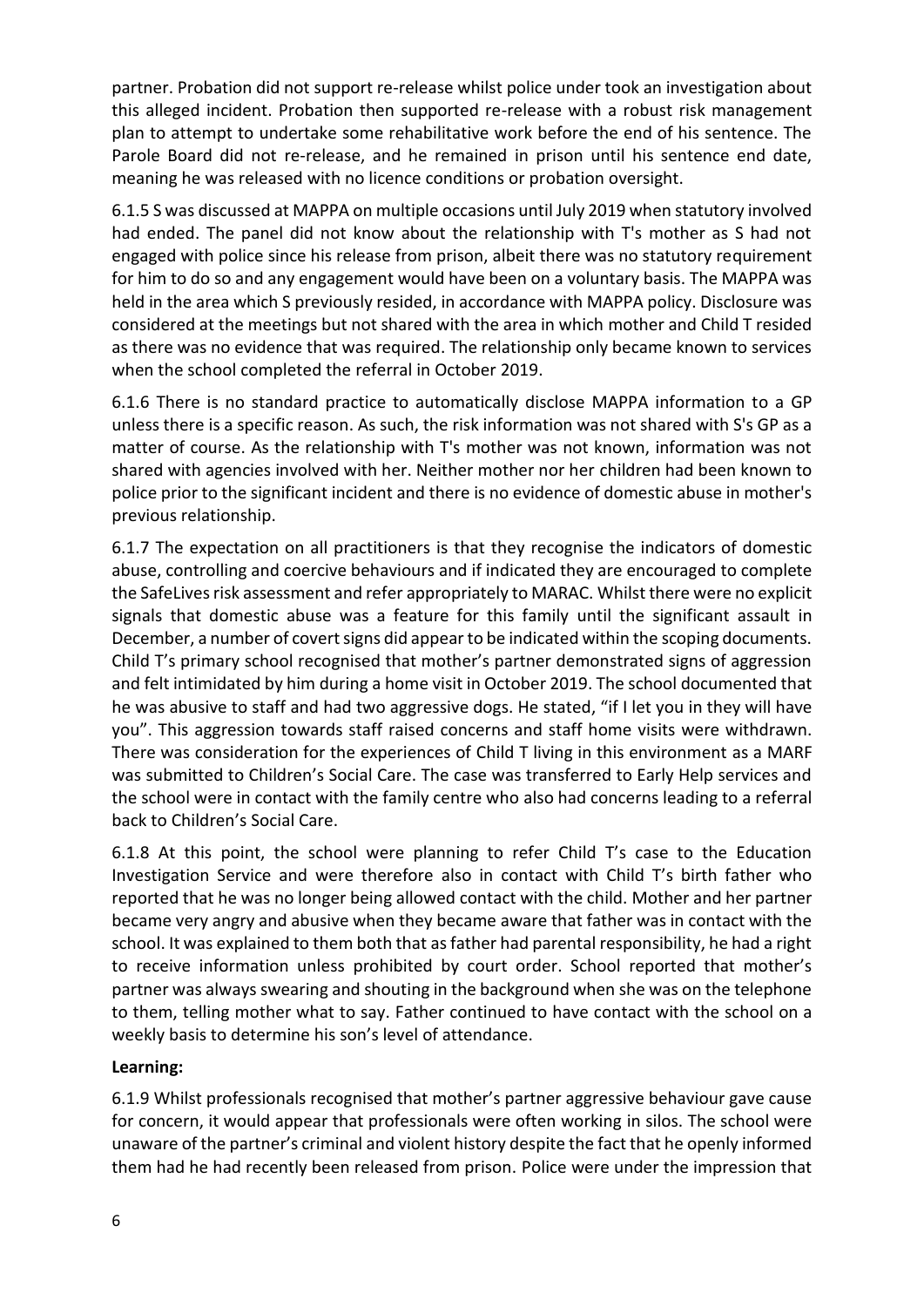mother was aware of his previous convictions for domestic abuse and information from MAPPA is not shared as a matter of course without specific purpose and the MAPPA was not aware of the relationship with mother at that time. This information would have supported a more holistic approach to be taken when the referral was made by the school in October, enabling professionals to build up a more thorough picture of the child and mother's lived experience.

6.1.10 The Home Office updated MAPPA guidance (2019) gives clarity around sharing information from MAPPA meetings providing that it is lawful, necessary and proportionate. The Data Protection Principles also dictate that the purpose of information sharing must be specified and the information shared must be accurate and up-to-date, stored securely, and not be retained any longer than necessary with each agency following its own policy. Each MAPPA Strategic Management Board (SMB) has an Information-Sharing Agreement between all Responsible Authorities and Duty to Co-operate (DTC) agencies (which include health). Information shared under MAPPA will usually meet the statutory purposes and administration of justice conditions and the safeguarding of children and of individuals at risk condition.

6.1.11 The management of risks posed by an offender to particularly vulnerable people, for example children and adults at risk, requires effective links between the lead agency and other agencies, including Local Authority Children or Adult Services. This is especially important in relation to licence conditions that are directly relevant to children or adults at risk and their families. It is noted in this case that S was released at sentence end date and was therefore not subject to licence conditions.

6.1.12 It is not clear from the guidance that CCG representatives should attend MAPPA meetings. The guidance refers to Health Authorities or Strategic Health Authorities, Primary Care Trusts or Local Health Boards being DTC agencies. Despite the guidance being updated in July 2019, these obsolete organisations have not been superseded. The document refers to CCGs in relation to their responsibility to provide after care services to offenders but not to their responsibilities of involvement with the MAPPA operational processes.

6.1.13 NHSE guidance issued in July 2020 states that input to MAPPA processes will be determined through local arrangements. There is no requirement for Designated Nurses to be involved but local arrangements could include CCG representation where commission of a service or placement is required, this does not necessarily require a member of the safeguarding team.

6.1.14 Dudley CCG have agreed that the Designated Nurses will attend MAPPA meetings in an attempt to scope the current information sharing processes and to determine how best information regarding MAPPA nominals can be shared with the primary care team in a lawful and proportionate manner.

6.1.15 Often professionals struggle to deal with aggressive parents as they often feel intimidated and worried that confrontation might impact negatively on the working relationship with the family. In extreme cases, professionals can experience fear from abuse, threats of violence and actual acts of violence. However, the child's welfare should remain paramount at all times and where professionals are too scared to confront the family, they must also consider what life is like for a child within the family.

6.1.16 When the police attended the home to undertake a Clare's Law disclosure under the function of 'right to know' (where police can proactively disclose information in prescribed circumstances) they saw the couple together and were given the impression by Child T's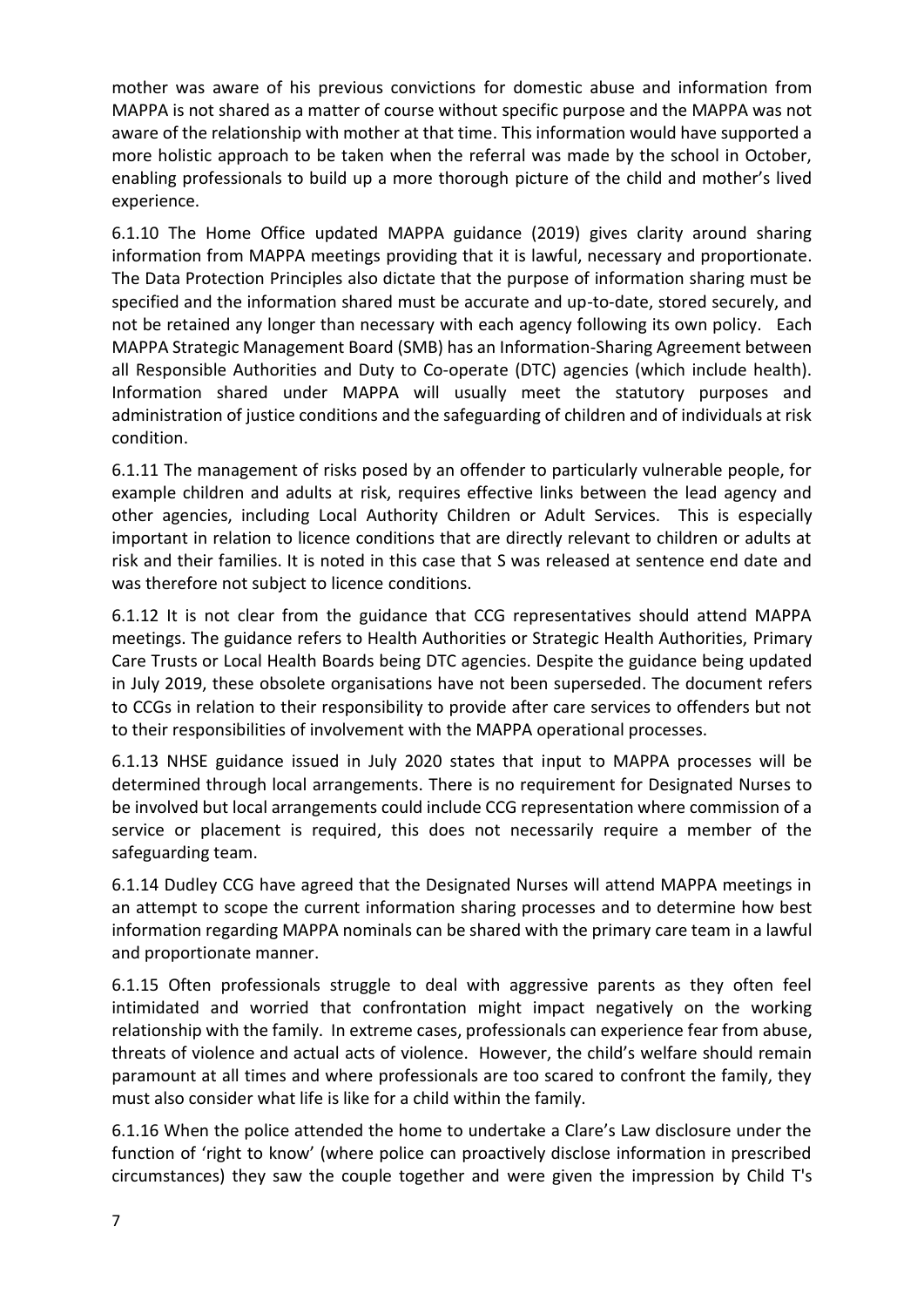mother and her partner that Child T's mother had seen her partner's probation risk assessment and was therefore aware of the history of domestic abuse. They considered that there was little more information that they could add and it was assumed that she was continuing the relationship despite being aware of his history of domestic abuse. It was apparent that the police officer also discussed S's criminal history with the couple. Both of these instances may have put Child T's mother at risk or at the very least, limited her ability to speak candidly about the potential threat posed by her partner.

6.1.17Mother later disclosed that she had been coerced into informing professionals that she had read the probation risk assessment by her partner which was untrue. The police representative acknowledged that this is not standard practice to undertake a disclosure with the offender present and will follow up with WMP to ensure that correct procedure is followed. The caveat to this is that police would not just leave the home if S was present as this may make him more suspicious and put his partner at risk of further assault or abuse.

6.1.18 Working with potentially hostile and violent families can place professionals under a great deal of stress and can have physical, emotional and psychological consequences. It can also limit what the professional/s can allow themselves to believe; make them feel responsible for allowing the violence to take place; lead to adaptive behaviour, which is unconsciously 'hostage-like' i.e. when faced with significant fears for their own safety, professionals may develop a 'hostage-like' response. This is characterised by accommodating, appeasing or identifying with the 'hostage-taker' to keep safe.

6.1.19 Each agency should have a supervisory system in place that is accessible to the professional and reflects practice needs. Supervision discussions should focus on any hostility being experienced by professionals or anticipated by them in working with families and should address the impact on the professional and the impact on the work with the family. Written guidance on how to manage hostile and aggressive parents should be available to staff.

6.1.20 Managers should encourage a culture of openness, where their professionals are aware of the support available within the team and aware of the welfare services available to them within their agency. Managers must ensure that staff members feel comfortable in asking for this support when they need it. This includes ensuring a culture that accepts no intimidation or bullying from service users or colleagues. A 'buddy' system within teams may be considered as a way of supporting professionals. Professionals must feel safe to admit their concerns knowing that these will be taken seriously and acted upon without reflecting negatively on their ability or professionalism<sup>1</sup>.

6.1.21 The referral in October 2019 led to lateral checks being undertaken by multiple agencies in MASH, including probation. This revealed that mother's partner was assessed as having psychopathic tendencies, was assessed as presenting a very high of harm to partners, medium risk of harm to children and was previously a MAPPA level 2 nominal. he was considered to be as risk to adults and children and there would be serious concerns for anyone who entered a relationship with him. This should have resulted in a strategy discussion to ensure all information was shared and a plan put in place, however, as mother had consented to a CYPA, this was not felt to be necessary. The outcome was a transfer to Early Help services and the consent for this was subsequently torn up by mother's partner. This approach was considered by the panel to be too optimistic.

<sup>1</sup> [https://www.safeguardingcambspeterborough.org.uk/children](https://www.safeguardingcambspeterborough.org.uk/children-board/professionals/procedures/noncompliant/)[board/professionals/procedures/noncompliant/](https://www.safeguardingcambspeterborough.org.uk/children-board/professionals/procedures/noncompliant/)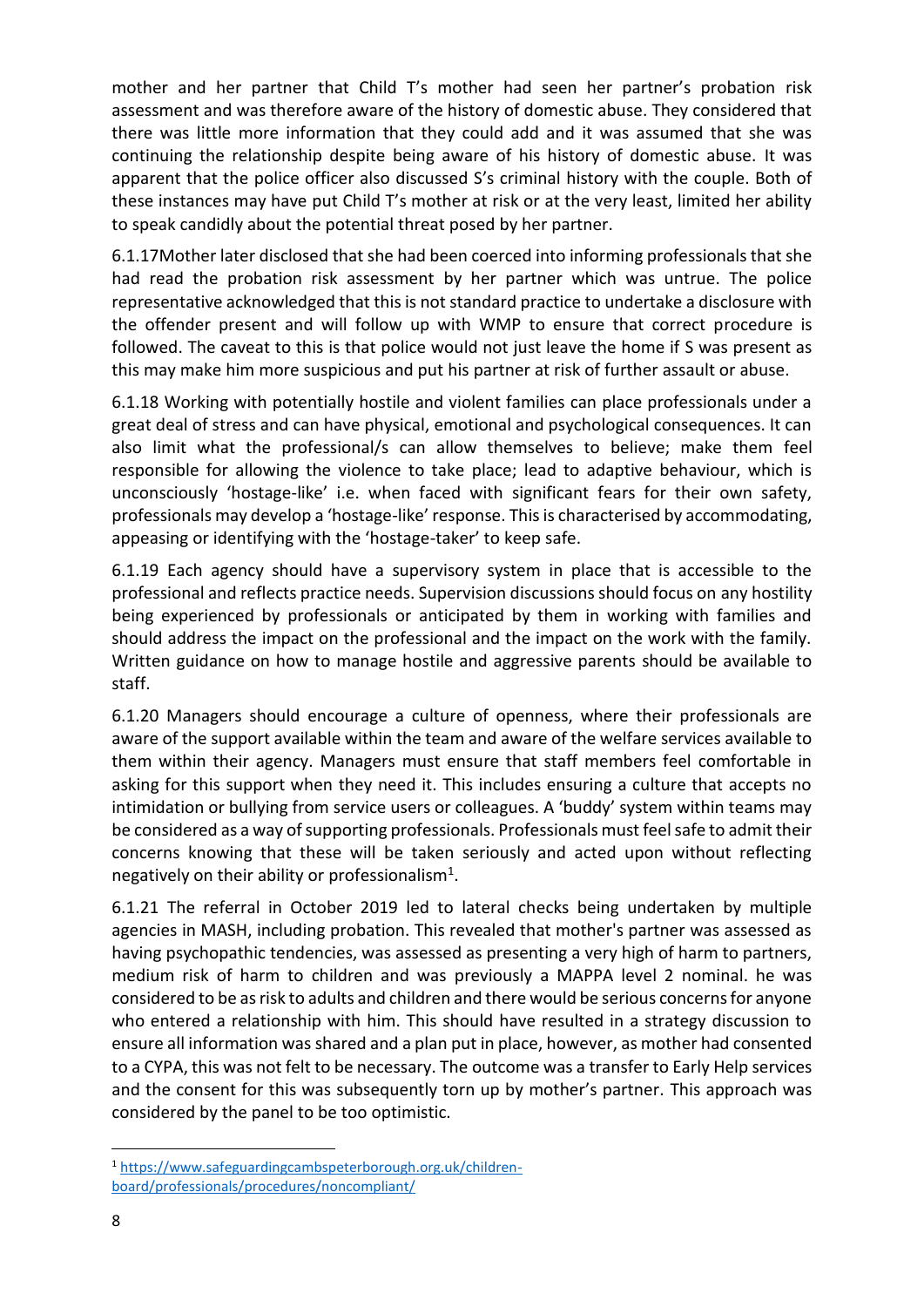6.1.22 From the time of the referral in October 2019 until the critical incident in December, no lateral checks had been completed by the Social Worker to inform the assessment. Given the concerns, in the interest of completing a timely assessment, greater efforts should have been made to obtain these lateral checks – as it was, there was a delay in over a month from the point of allocation to any professional information being gathered. There was also no Child in Need Plan or meeting held between 22/10/19 and the incident resulting in a missed opportunity for professionals to share information and any concerns.

#### <span id="page-8-0"></span>6.2 Maternal mental health

6.2.1 Mother had suffered with anxiety and depression dating back to at least 2013. She was referred for primary care mental health services but failed to attend any appointments until July 2019 when she self-referred. A telephone consultation identified that she was having relationship and financial issues and that poor mental health had been a feature for some time. She reported that she had been prescribed medication by the GP but she was not concordant. She disclosed a history of suicidal ideation in the past but at the time of the call she had no existing ideation nor suicide plans and stated that her children remained a protective factor. At this point mother appeared to be focused on her previous relationship issues and there was no mention of a new partner.

6.2.2 She was offered support via group therapy however she declined as her preference was to access one to one counselling services. She agreed to self-refer to Relate and was discharged back to the care of her GP with advice to contact the GP directly should there be a marked deterioration in her mental health. There was no disclosure of domestic abuse at this point in fact when she attended the GP surgery prior to the referral she reported that her partner was supportive.

6.2.3 Mental health problems are a common consequence of experiencing domestic abuse both for adults and children. Having mental health issues can render a person more vulnerable to abuse. A significant proportion of people accessing mental health services have experienced abuse<sup>2</sup>. As mental health issues feature regularly in cases of domestic abuse, when attending the GP surgery with anxiety and depression there was a missed opportunity to enquire further about any potential issues or violence within the household.

#### **Learning**

6.2.4 With regards to mother's mental health issues there was no evidence that primary care professionals explored her home life. Since this time, the CCG have introduced the IRIS programme within primary care. IRIS is a national project which works with GPs to combat domestic abuse and make the most of their opportunities to reach vulnerable victims. The project offers training and advice for GPs and practice staff on how to recognise, enquire and record domestic abuse, and a dedicated support service for identified victims.

6.2.5 IRIS also includes an electronic prompt which provides a reminder of the dimensions of abuse and can be used to record the type of abuse the patient is experiencing. It is linked to 160 read codes (including mental health, alcohol and substance misuse issues) and provides a "pop up" template which acts as an aide-mémoire for asking about and recording any disclosed abuse. Had this have been in place at the time when Child T's mother attended the GP practice, it may have initiated a conversation about domestic abuse within the household.

<sup>&</sup>lt;sup>2</sup> SafeLives (2019) Spotlight Report Safe and Well: Mental health and domestic abuse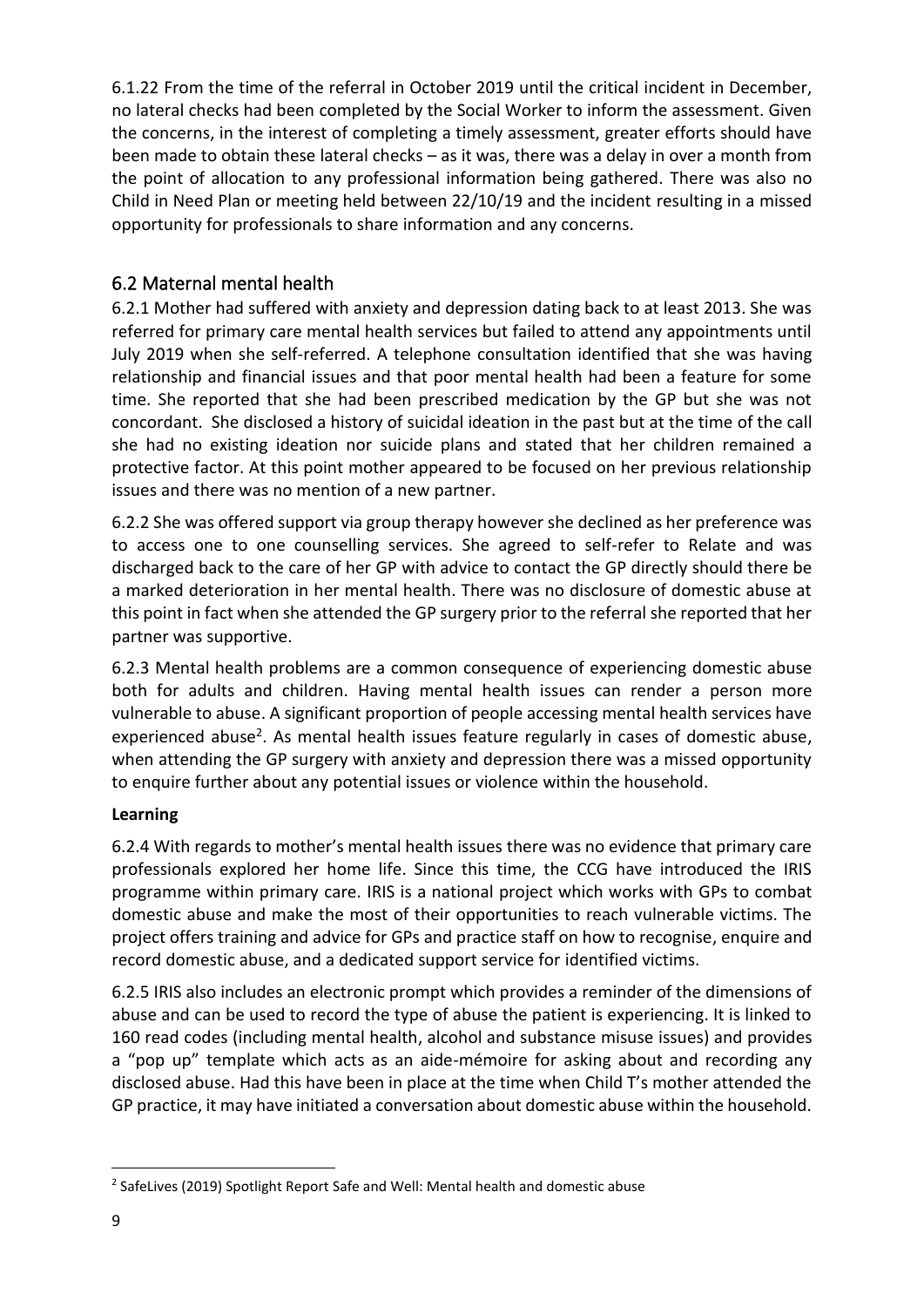#### <span id="page-9-0"></span>6.3 Child T's poor school attendance

6.3.1 In February 2019, the school nurse met with school staff to discuss concerns around Child T's poor attendance (which at that time was 64%). The GP records noted that he was a regular attender with minor complaints and that mother tended to keep him off school for longer than necessary. There is no evidence that this was explored further, however it should be noted that the relationship between mother and her partner does not appear to have commenced until June 2019 and Child T's attendance was already causing concern.

6.3.2 Mother later disclosed that once in a relationship with her abusive partner, she tended to keep Child T off school as he was less likely to assault her if the child was present. This suggests that she was prioritising her needs over those of her child. In the circumstances this can be regarded as a survival instinct. The BMA Board of Science (2014) suggest that "what appears to an outsider to be a lack of response to living in an abusive relationship may in fact be a strategic, calculated 'assessment of what it takes […] to survive in the relationship and to protect [oneself] and any children.' Sufferers of domestic abuse live in fear of the next attack and it is a natural response to try to prevent it from happening or, if this is not possible, to reduce the severity of the attack"<sup>3</sup>

6.3.4 Throughout the rest of the year Child T continued to arrive late or miss school altogether and was also collected late on several occasions. On one occasion mother requested that the school staff saw Child T across the road (the family lived very close to the school) and she would receive him at the door as she couldn't leave the house due to her anxiety. There is a possibility that she had been victim of an assault and did not want school to see any injuries as the following day Child T was taken to school by mother's partner who was heard to say "if they say anything, tell them you're 8 years old and 'no comment'." On one occasion when mother and her partner collected Child T from school, staff witnessed bruising to the side of her face, which she tried to cover. The school contacted Children's Social Care who stated that the case was possibly being closed due to a lack of evidence of any safeguarding concerns. The older sibling's secondary school were unaware of any issues until after the assault on mother in December 2019.

#### **Learning**

6.3.5 It was clear from both the scoping documents and the multi-agency table top discussion that the primary school felt let down by Children's Social Care. They felt that they had raised concerns appropriately, particularly around mother's partner's aggressive behaviour and Child T's school attendance but that these had not been taken seriously. They remained unhappy with Children's Social Care's decision to either step down or close the case.

6.3.6 There is little evidence that Child T's poor school attendance was perceived as potentially indicative of issues at home. The School Nurse does not appear to have had any involvement with the family from February 2019 until after the assault in December.

6.3.7 Whilst the school documented that mother was seen with bruises, there were concerns around Child T's attendance and issues around mother being unable to leave the house due to anxiety there does not appear consideration of potential domestic abuse and coercive control. This information could have informed social care's intervention.

<sup>3</sup> BMA (2014) A report from the BMA Board of Science: Domestic abuse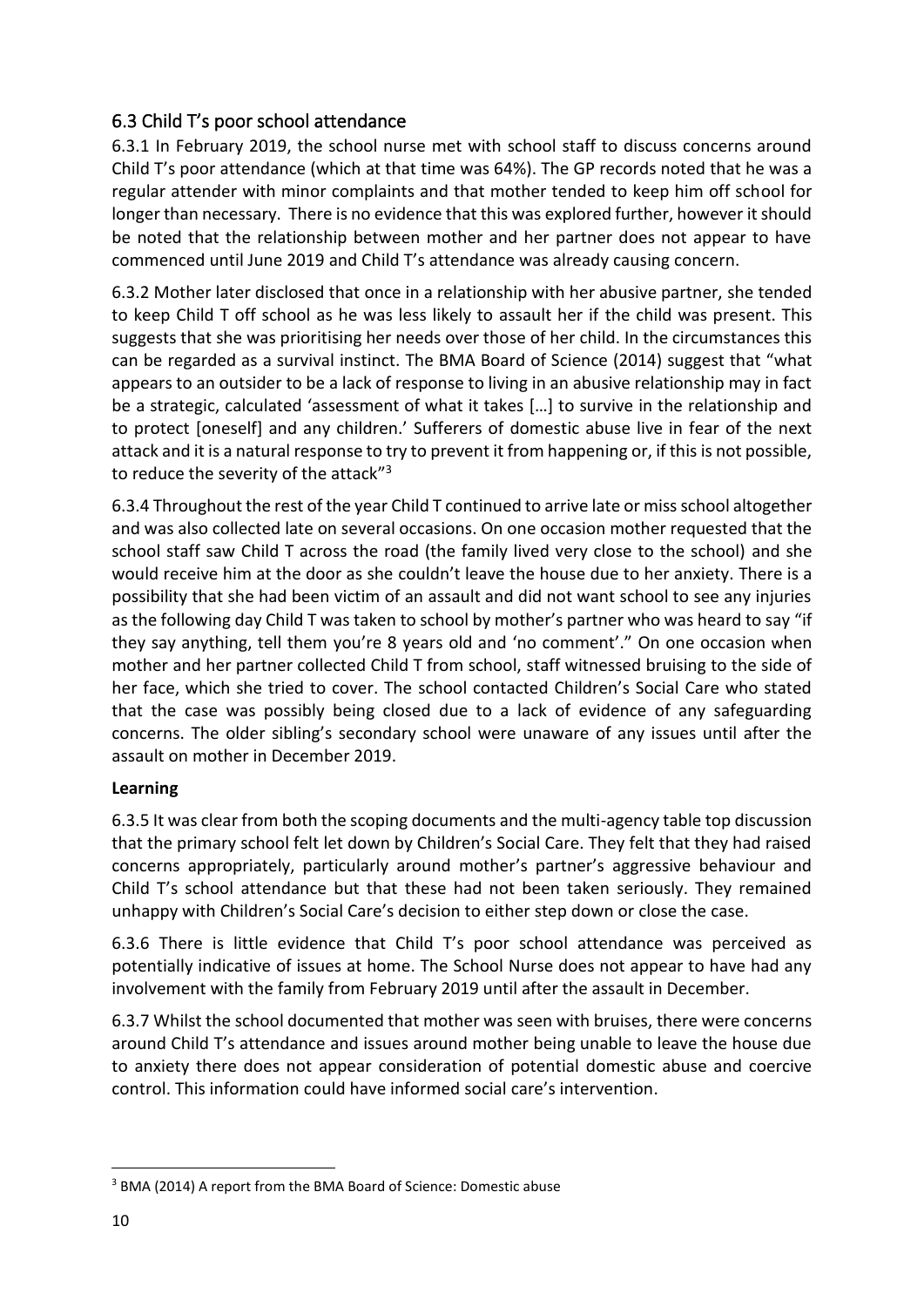#### <span id="page-10-0"></span>6.4 Engagement with other family members who may be considered protective factors

6.4.1 There was little evidence that any meaningful engagement took place with Child T's birth father. His father contacted Children's Social Care in November, advising that mother had discontinued contact with Child T and this was perceived to be due to CSC involvement. There is no evidence that this was explored by the social worker. There is no further recorded contact with birth father until a Children in Need meeting was held at the beginning of December.

6.4.2 The older siblings had moved to live with their grandparents as they did not like their mother's partner but there appeared to be a lack of professional curiosity around the rationale for their aversion and the sibling's secondary school appeared to be unaware of the home situation until after the assault on their mother in December. There was no evidence of information sharing by social care prior to the significant incident which was an oversight in practice.

6.4.3 The school scoping makes it clear that Child T's mother was angry that they were in contact with his birth father regarding Child T's poor attendance. However Child T's father was not always very proactive in engaging with agencies. He attended the initial Child Protection conference following the assault but failed to engage with further meetings. He had previously reported that he wanted to be involved but that mother's partner was considered to be an obstructive element.

6.4.4 There is no evidence that the older siblings or grandparents were involved until after the assault on mother in December. Several scoping documents suggested that the older siblings moved to reside with their maternal grandparents as they did not like mother's partner. There is no evidence that this was explored and as the siblings later disclosed that they too had witnessed the abuse when residing with their mother and her partner, this was a missed opportunity to build up a holistic picture of what life was like for the children. However the CSC case notes noted that the older siblings were reported to be living with maternal grandmother due to breakdown of relationship at home with their mother.

6.4.5 It is also not clear which agencies were aware that the older siblings no longer lived in the family home and the reasons for this. The group felt that this should have been explored by the Social Worker during the period of involvement.

#### **Learning**

6.4.6 It was agreed that there was a missed opportunity to undertake a holistic assessment of the family and to determine if maternal grandparents and Child T's birth father were considered to be protective factors and could have supported the children throughout the Early Help/CIN process.

6.4.7 It was felt that agencies need to use professional curiosity when children choose not to reside within the family home. Had the older siblings have been spoken to alone they may have disclosed the domestic abuse that they had witnessed towards their mother. This would present the opportunity to consider a "Think Family" approach to assessments.

#### <span id="page-10-1"></span>6.5 Evidence of professional disagreement and escalation

6.5.1 There is clear evidence that concerns from school were being articulated and recorded but no evidence that the DSPP Multi Agency Professional Resolution and Escalation protocol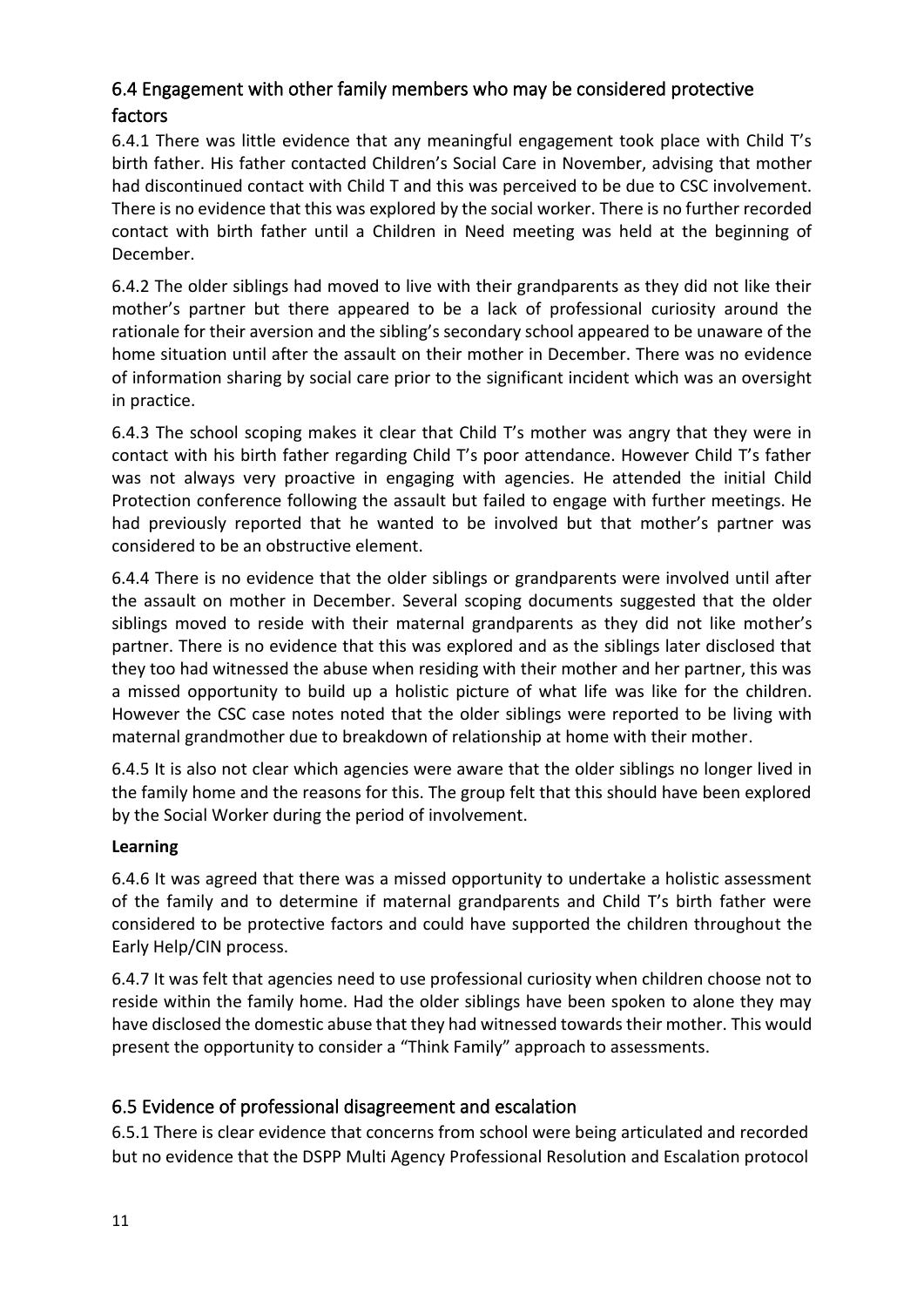for children and young people was utilised. It would appear that professionals felt that submitted a further MARF constituted escalation of a case.

#### **Learning**

6.5.2 The school appeared to be unaware of the updated protocol which would suggest that the DSPP have been unsuccessful in disseminating and promoting the process to all organisations.

6.5.3 In view of the fact that the DSPP relates to both children and adults, it would seem sensible to develop the protocol to reflect disagreement in cases of adults at risk to ensure that there are equitable resolution and escalation processes across the life course.

# <span id="page-11-0"></span>7. Evidence of good practice

- Both primary and secondary schools have been very pro-active in offering pastoral support to all three children following the significant incident.
- Safeguarding practice within ED was exemplary. All safeguarding actions were taken at the time of attendance. CP-IS was checked on admission to ED and it was recorded that there was no child care alert. The ED Safeguarding checklist had been completed and concerns documented. All family members are recorded and consideration was given to the older sibling's whereabouts and safety. Voice of the child is evident in the records and Child T's presentation is documented- both physical appearance and behaviours. An adult safeguarding referral was completed in relation to mother and a Multi-Agency Referral Form completed in respect of Child T. A telephone call was made to Emergency Duty Team prior to the written referral being submitted and a message left for them to contact the department. An incident was raised via DATIX and the Paediatric Liaison reviewed the child's attendance, forwarding information to the school nurse. Child T was admitted to the paediatric ward for a child protection examination and when mother self-discharged with Child T, police and social care were called to ensure that he was safeguarded. Information was shared at MARAC.

# <span id="page-11-1"></span>8. Reflective Learning Workshop / Feedback Session:

8.1 The report has been shared with the table top review members and factual errors corrected.

<span id="page-11-2"></span>8.2 A written briefing regarding the case will be produced and shared across all agencies. A briefing session will also be arranged, however as the covid 19 pandemic continues, this may have to be completed using virtual means.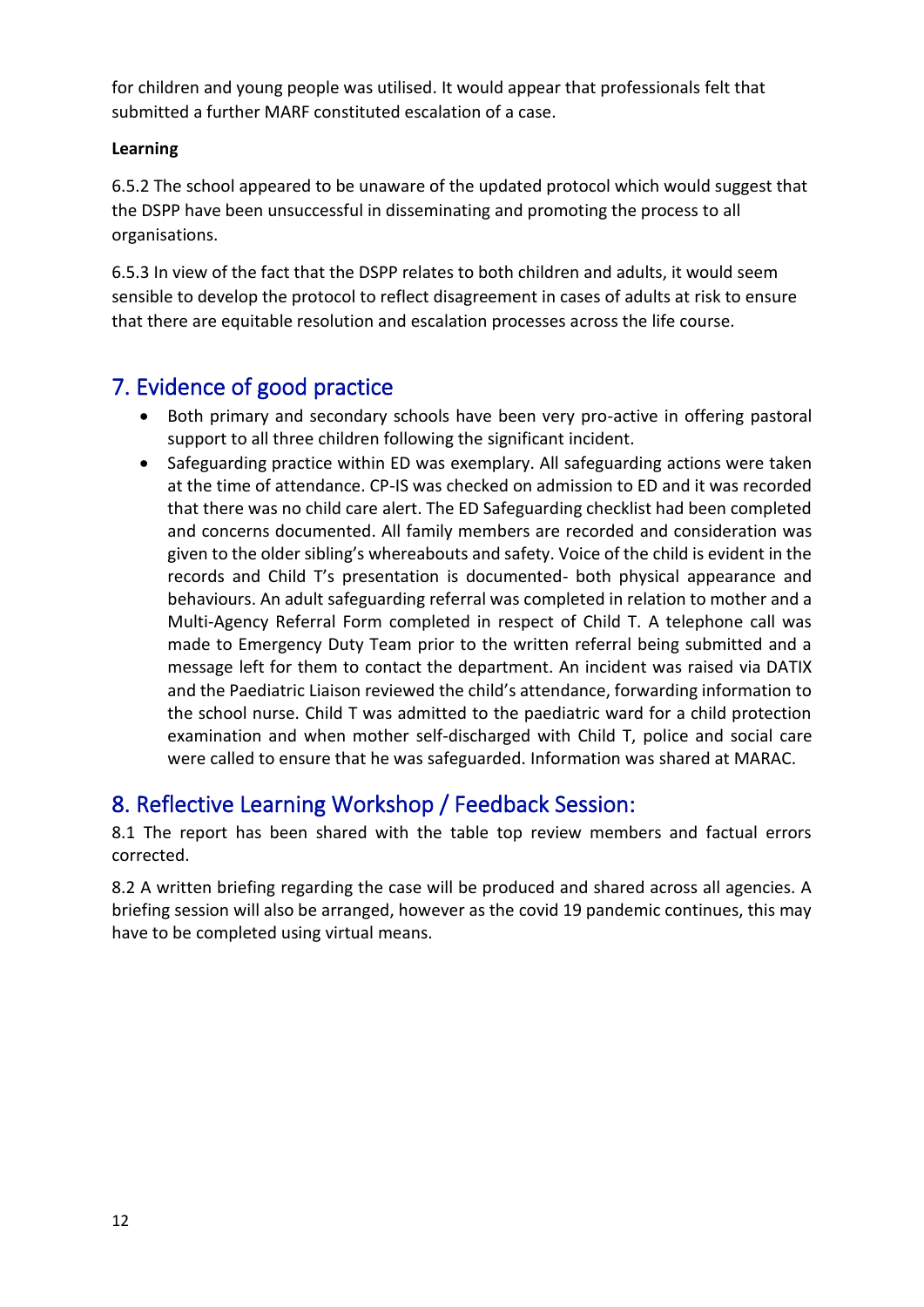# 9. Terms of reference

#### **Key Issues to be addressed by the Review:**

- 1. How practitioners manage cases where they are faced with a violent partner?
- 2. Was there a missed opportunity to identify domestic abuse in the household?
- 3. Clare's Law interview: The couple were seen together. Is this standard practice?
- 4. Did practitioners recognise coercive and controlling behaviour?
- 5. If and how information regarding MAPPA nominals is shared with primary care.
- 6. Where SNs aware of concerns re poor attendance and did the child's poor school attendance pre-date the commencement of the relationship
- 7. Is there evidence of the escalation process being followed when concerns were raised by practitioners?

### <span id="page-12-0"></span>10. Conclusions and Recommendations

10.1 The rapid review panel agreed that whilst Child T (and to some degree the older two siblings) would have suffered emotional and physiological abuse as they had witnessed domestic abuse and controlling behaviour perpetrated against their mother, the referral didn't meet the criteria to undertake a Local CSPR as the serious harm criteria were not met. There had been no previous referrals to CSC and no evidence of any domestic abuse in mother's former relationships. There was no evidence from any agency that Child T's mother had disclosed any domestic abuse until the assault in December 2019.

10.2 The group acknowledged that the domestic abuse perpetrated against Child T's mother was significant and included assault with weapons, incarceration and humiliation. The final assault resulted in a number of injuries to her including fractured ribs and sternum and a broken nose, however the relationship was relatively short i.e. 6 months from start to finish. Therefore despite not meeting the threshold for a local CSPR, the group agreed that there was missed opportunities to protect Child T (and his mother) and as such a multi-agency table top review would be undertaken and any learning points and recommendations shared with practitioners across all agencies.

10.3 The table top review identified a number of learning points that have been collated into a multi-agency action plan, this will be monitored by the DSPP Learning and Improvement Sub Group. It is clear that professionals often find it difficult to manage families that present as hostile and aggressive and the group agreed that practice guidance would be a helpful method of improving confidence when attempting to manage these challenging situations. The DSPP members will also work with the business unit training co-ordinator to develop a training package and briefing for frontline staff.

10.4 There is no MAPPA process to automatically share risk information with generic agencies and no mechanism to record information about an individual on a shared system which can be checked by professionals. The relationship was not known to MAPPA at the time S was being discussed and therefore information was not disclosed. The Black Country CCGs are